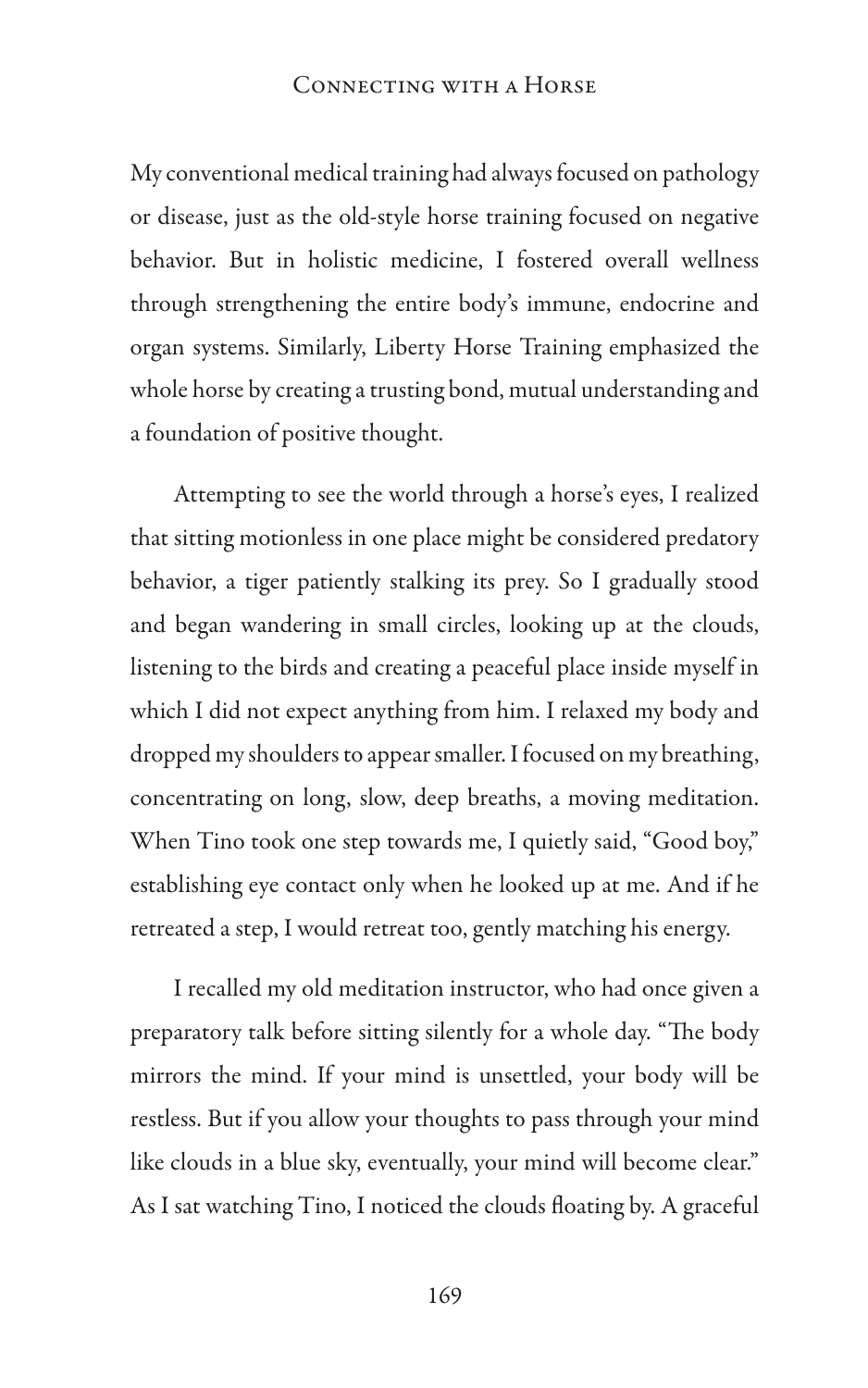## The Proof is in the Poodle

heron silently glided above us. At that moment, Tino began cautiously walking towards me, pausing occasionally, as though he doubted his growing trust in me, but nonetheless overcoming his uncertainty with each step. Eventually he stood beside me. Careful not to make any sudden movements, I slowly handed him some grain and scratched his withers until he was sure that all I wanted was companionship. The focus had shifted from coercion to cooperation, from eliminating a negative behavior to fostering a bond.

When I turned to walk away, he chose to walk with me. He had decided that being emotionally connected to me felt better than wandering away on his own. So, I opened the gate and we walked together around the field. Once in a while I bent to show him grass, telling him with silent body language, "Now is a safe time to eat." After a few minutes, he'd walk beside me again, chewing and lowering his head as he relaxed. If I turned my shoulders slightly, he mirrored my action. Before long, we were trotting together, occasionally halting and backing up with no verbal cues, only gentle body language and close attention to the present moment.

As the weeks passed, Tino's confidence grew and he began seeking me out over the gate, whinnying his enthusiasm for whatever I had lined up that day. Some days I'd set up an obstacle course with small poles, a green mounting block and a purple exercise ball. I would allow him to discover his own games:

170